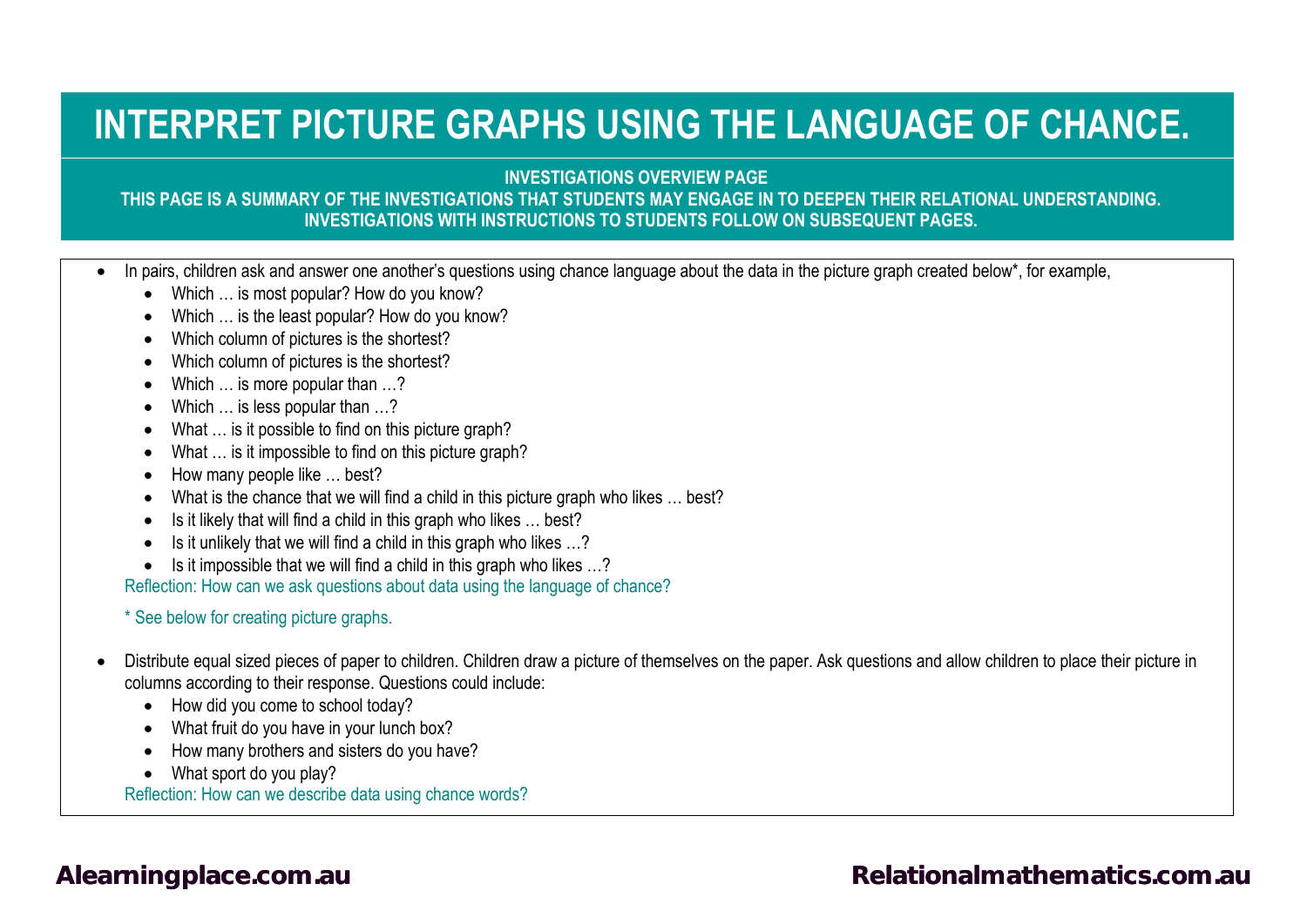## Interpret Picture Graphs using the Language of Chance

Sit with a friend.

Have a picture graph.

Ask and answer one another's questions using chance language about the data in the picture graph, for example,

- Which ... is most popular? How do you know?
- Which … is the least popular? How do you know?
- Which column of pictures is the shortest?
- Which column of pictures is the shortest?
- Which ... is more popular than ...?
- Which ... is less popular than ...?
- What ... is it possible to find on this picture graph?
- What ... is it impossible to find on this picture graph?
- How many people like ... best?
- What is the chance that we will find a child in this picture graph who likes ... best?
- Is it likely that will find a child in this graph who likes ... best?
- Is it unlikely that we will find a child in this graph who likes ...?
- Is it impossible that we will find a child in this graph who likes ...?

Reflection: How can we ask questions about data using the language of chance?